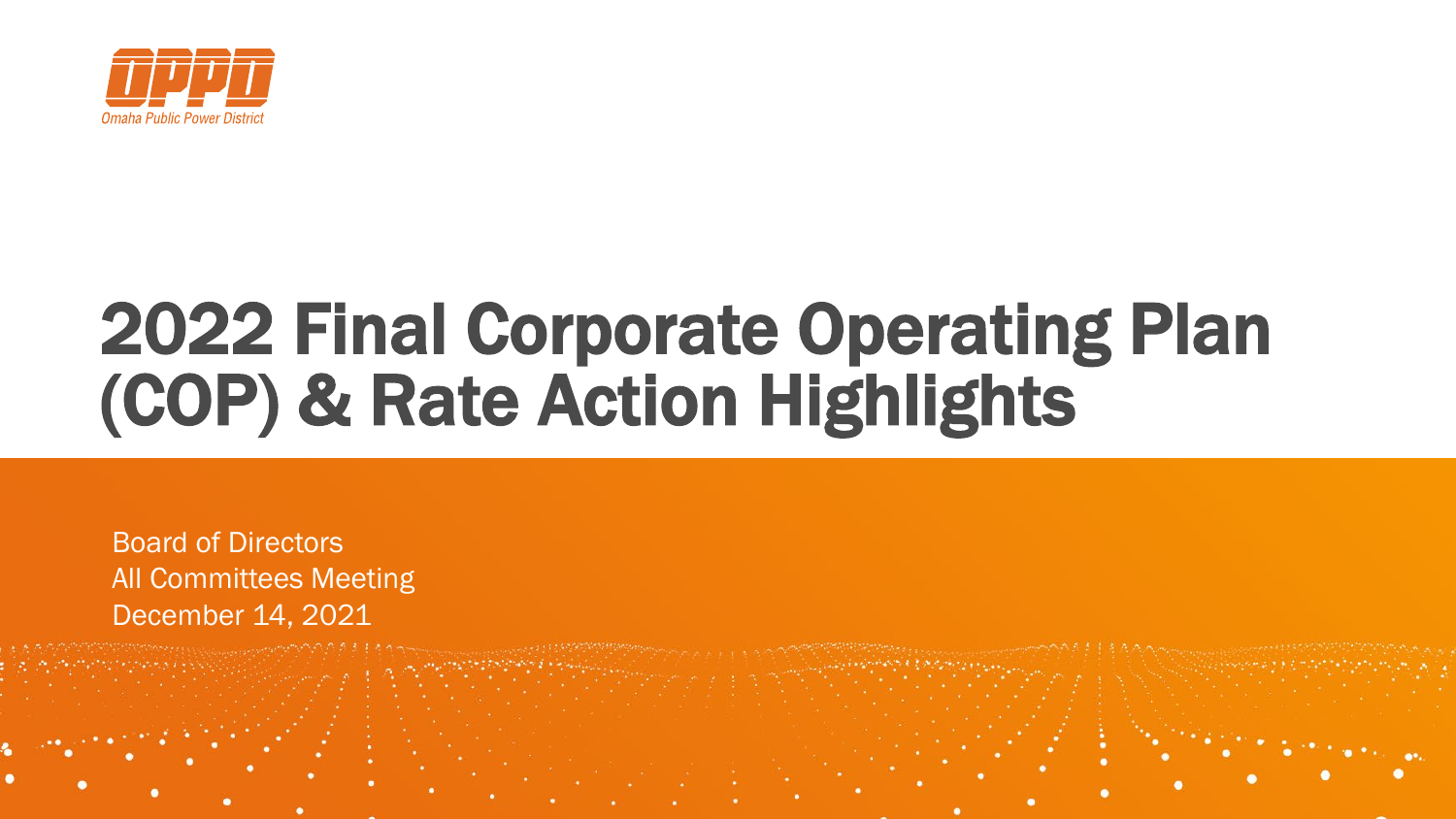### Corporate Operating Plan

Updates from the Preliminary Plan

- Expected adjustments:
	- ̶ Each year between the Preliminary and Actual COP drafts, the organization evaluates the need for COP updates as a result of having more information between October and November.
	- ̶ Typically updates are made to the COP to reflect business decisions *(e.g. November Board resolutions)* and updated starting balances impacted by October actual results.

### • 2022 COP Updates:

- ̶ Updates have been made to the 2022 Final COP to reflect updates related to having one more month of 2021 actuals for improved 2022 modeling.
- ̶ Retail Revenues related to the proposed rate action were split into the corresponding customer class.
- Comparisons:
	- ̶ The COP Book was updated to compare 2022 vs 2021 actuals through October plus two months of forecast.

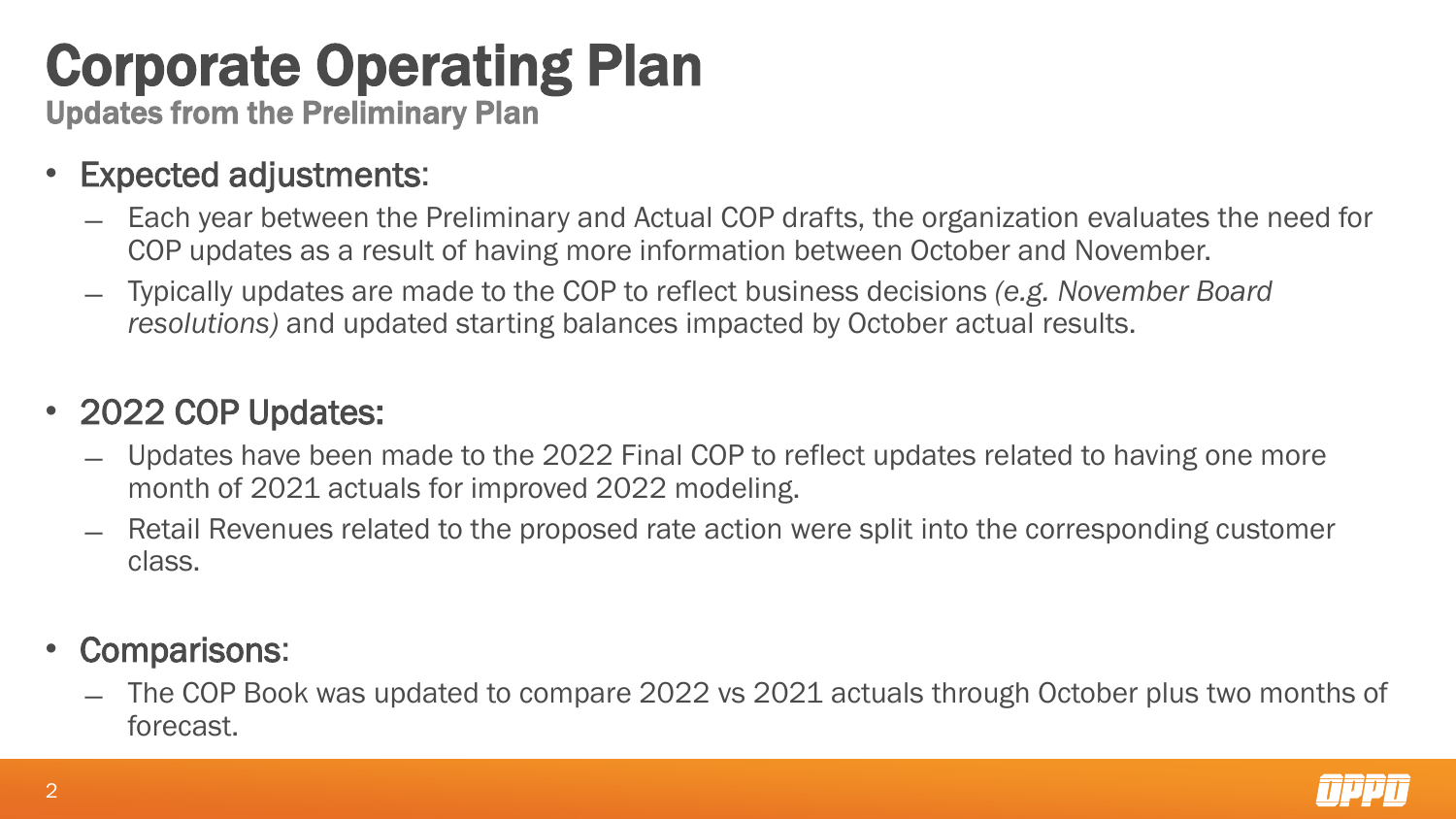### Corporate Operating Plan

2022 Strategic Initiative Funding

| <b>INITIATIVE</b>                          | <b>O&amp;M</b><br><b>FUNDING*</b> | <b>CAPITAL</b><br><b>FUNDING*</b> | <b>TOTAL</b><br><b>Funding</b> |  |
|--------------------------------------------|-----------------------------------|-----------------------------------|--------------------------------|--|
| Pathways to Decarbonization                | \$600,000                         |                                   | \$600,000                      |  |
| Electric System Evaluation & Modernization | \$800,000                         |                                   | \$800,000                      |  |
| <b>Customer Engagement</b>                 | \$2,000,000                       | \$1,010,000                       | \$3,010,000                    |  |
| <b>Business Technology Platform</b>        | \$5,200,000                       | \$1,211,750                       | \$6,411,750                    |  |
| <b>Workplace Transformation</b>            | \$600,000                         |                                   | \$600,000                      |  |
| <b>TOTAL Strategic Initiatives</b>         | \$9,200,000                       | \$2,221,750                       | \$11,421,750                   |  |

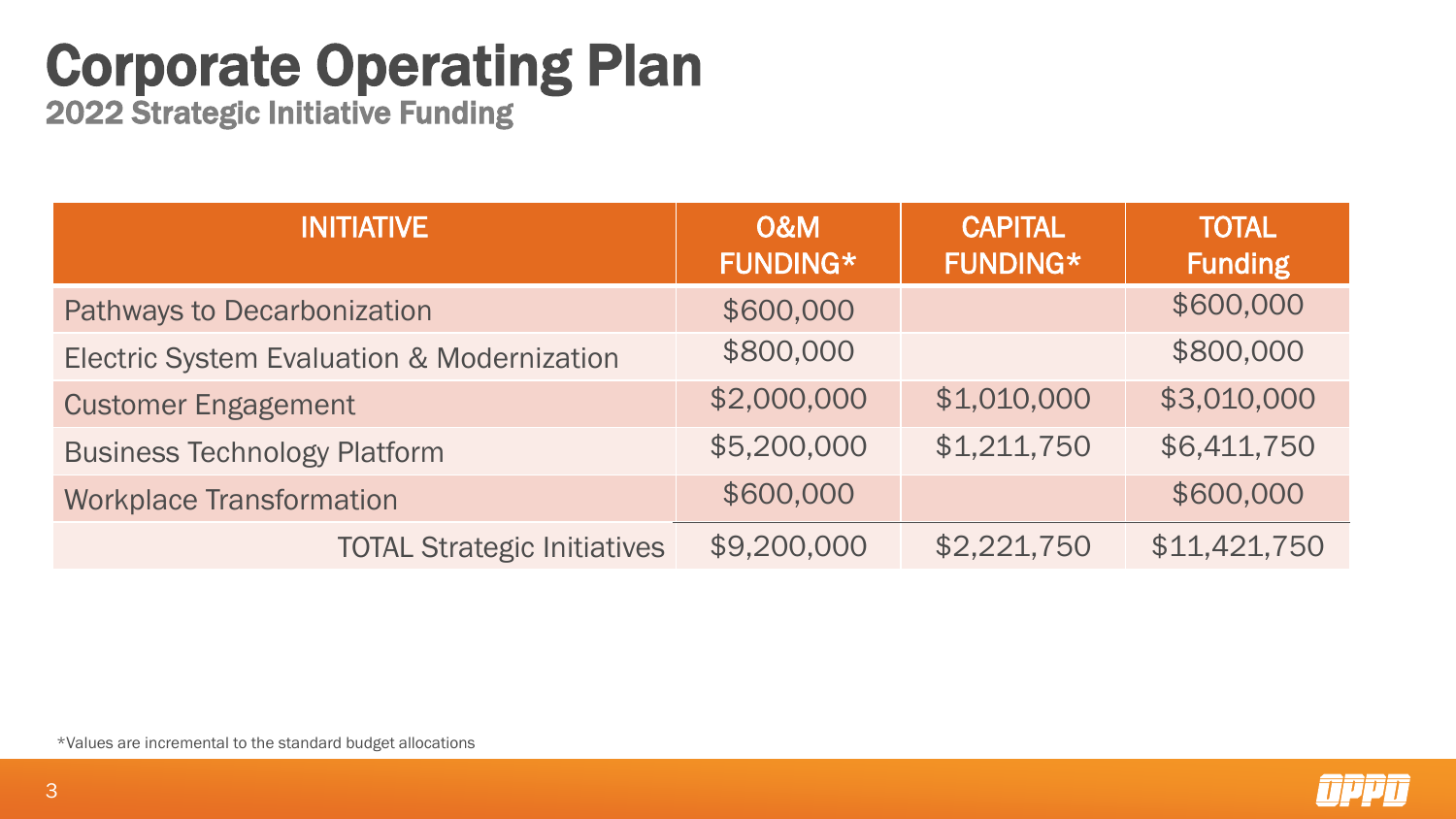### 2022 Rate Changes

Proposed Percent Increase by Customer Class

| <b>Proposed Percent Increase by Customer Class</b> |             |            |            |                 |           |              |  |  |
|----------------------------------------------------|-------------|------------|------------|-----------------|-----------|--------------|--|--|
|                                                    | Residential | Commercial | Industrial | <b>Lighting</b> | Wholesale | <b>Total</b> |  |  |
| Proposed Increase*                                 | 3.2%        | 0.9%       | 3.2%       | 2.5%            | 0%        | 2.5%         |  |  |
| Proposed Revenue Increase (\$ Millions)            | 13.49       | 2.81       | 9.26       | 0.43            | 0.00      | \$25.99      |  |  |

### • Other Rate Actions:

- ̶ All of the other rate actions and rate change details are as presented in the red-lined version of the Service Regulations and Schedules.
- Fuel & Purchased Power Adjustment (FPPA):
	- ̶ Starting in 2022 the FPPA formula will include revenue that results from excess energy sales into the Southwest Power Pool (SPP).
	- ̶ The change in formula does not generate a rate increase or decrease in and of itself and the Fuel and Purchase Power adjustment factor on the bill will remain unchanged in 2022.

\*This is an average increase at the customer class level. Rates within the class will have varying increases. Customers within each rate will have varying increases.

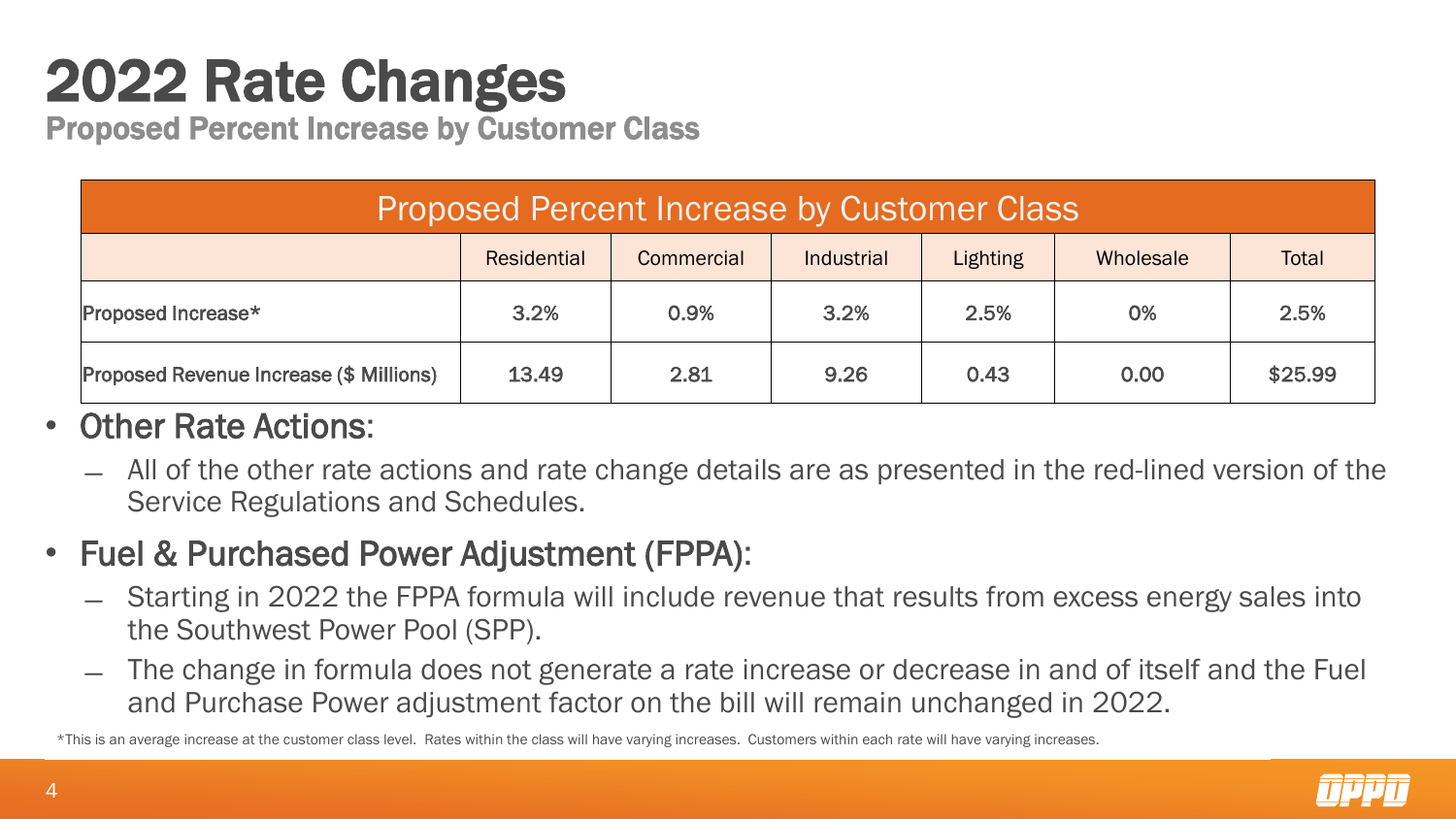# Rate Increase Drivers

### Strategic Transformation Increases O&M:

- Technology, Property and Preparedness:
	- ̶ Technology Platform Strategic Initiative
	- Evaluating the District's facilities for the future workforce
- Customer Service:
	- ̶ Customer Engagement for the Future Strategic Initiative
	- ̶ Pilot project regarding energy burden project solutions
- **Energy Delivery:** 
	- ̶ Electrical Systems Evaluation & Modernization Strategic Initiative
	- Asset Health Monitoring Program to better manage and reduce asset failures
	- ̶ Hiring of new team members to keep up with large infrastructure projects
	- ̶ All-time highest vegetation management (tree trimming) budget in OPPD history
- Energy Production:
	- ̶ Planned Outages
	- Resources to support the Decarbonization Strategic Initiative



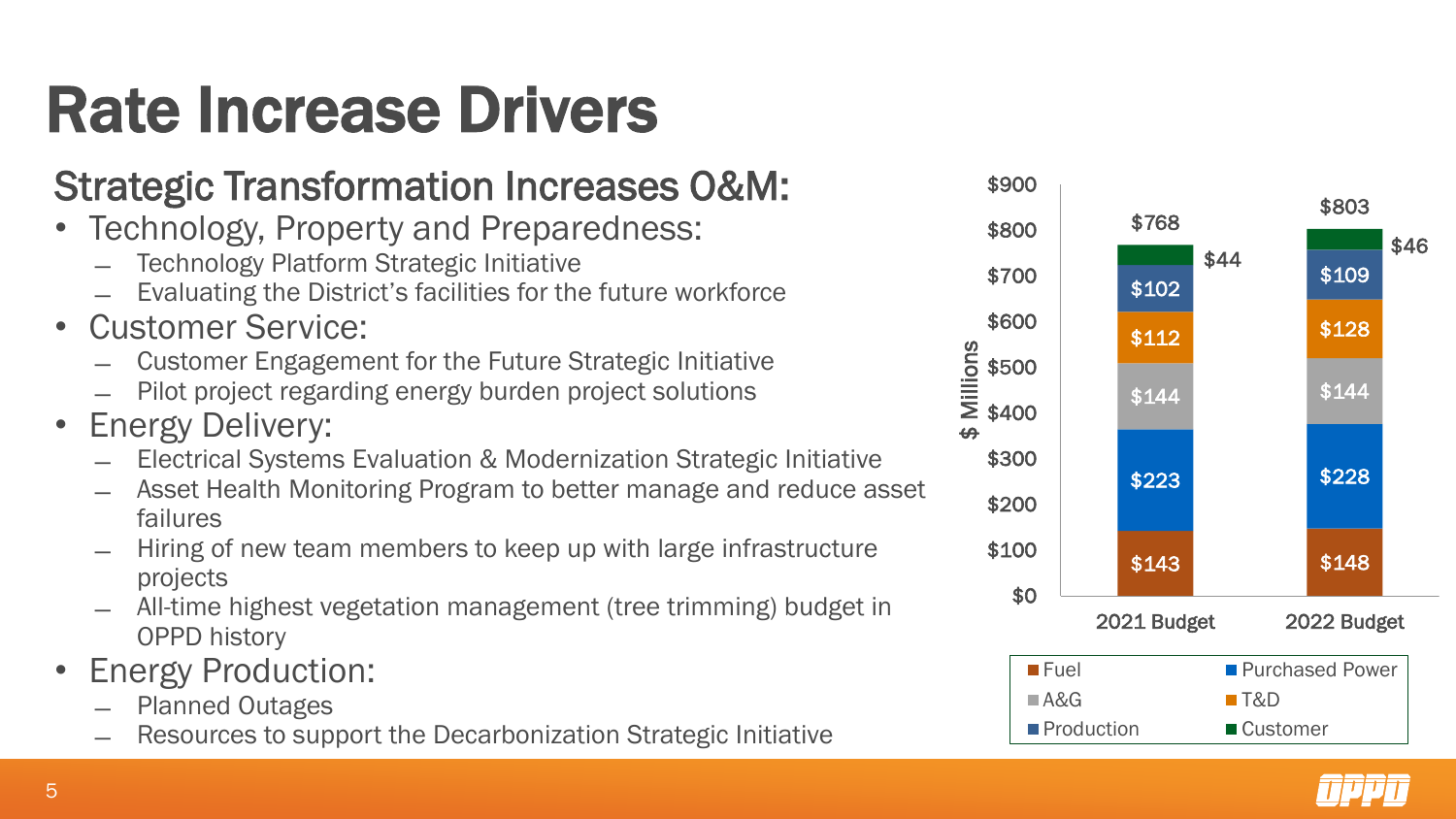### Independent Reviews

**Summary** 

- Corporate Operating Plan:
	- ̶ "The expenditures anticipated by the District are reasonable and of the type that a utility following prudent utility practices would expect."

- Rate Action:
	- ̶ "We find the proposed rate changes to be fair, reasonable, and nondiscriminatory."

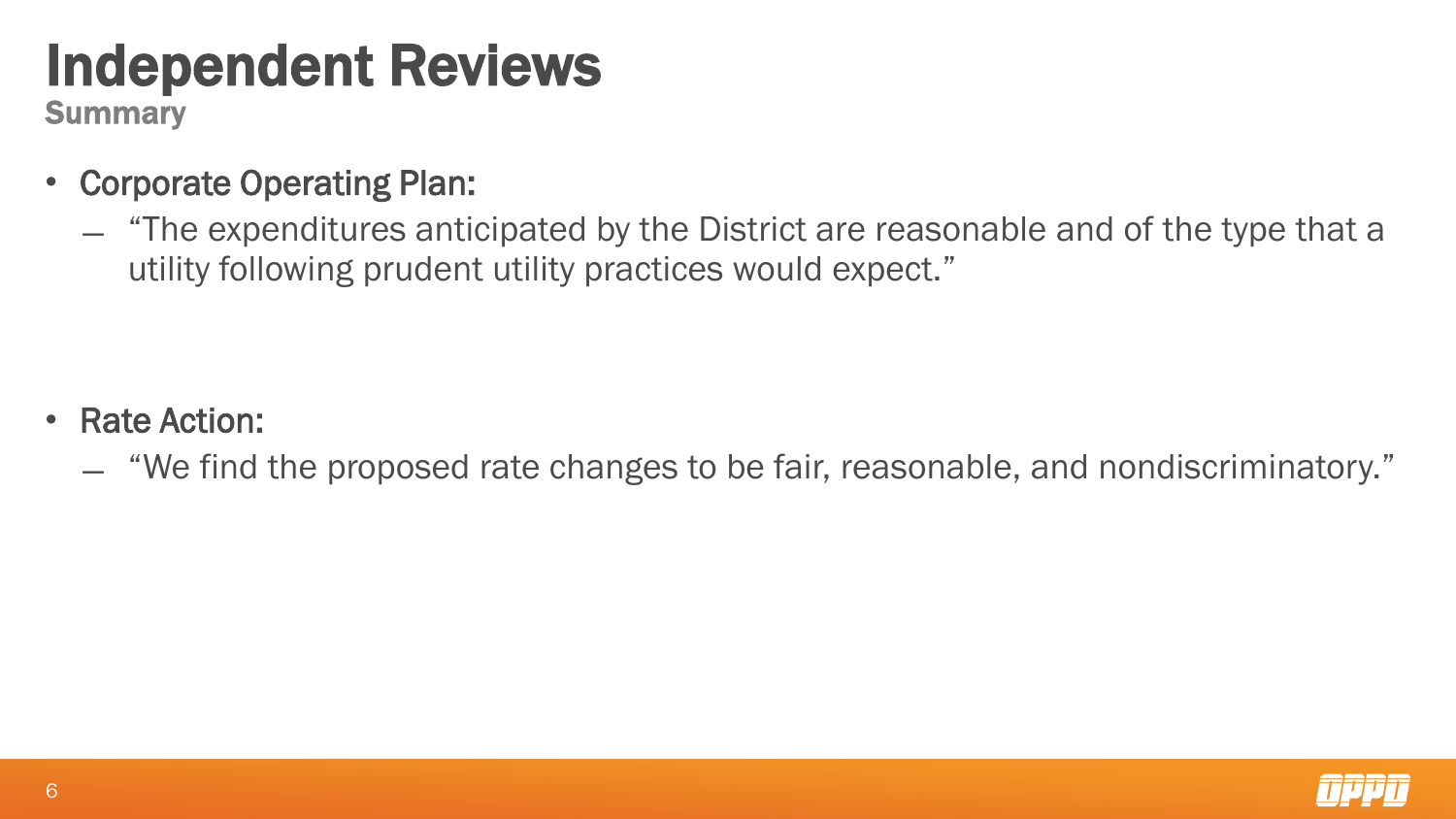### Corporate Operating Plan

**Summary** 

• Advances OPPD's Mission: "Provide affordable, reliable and environmentally sensitive energy services to our customer-owners." (SD-1)

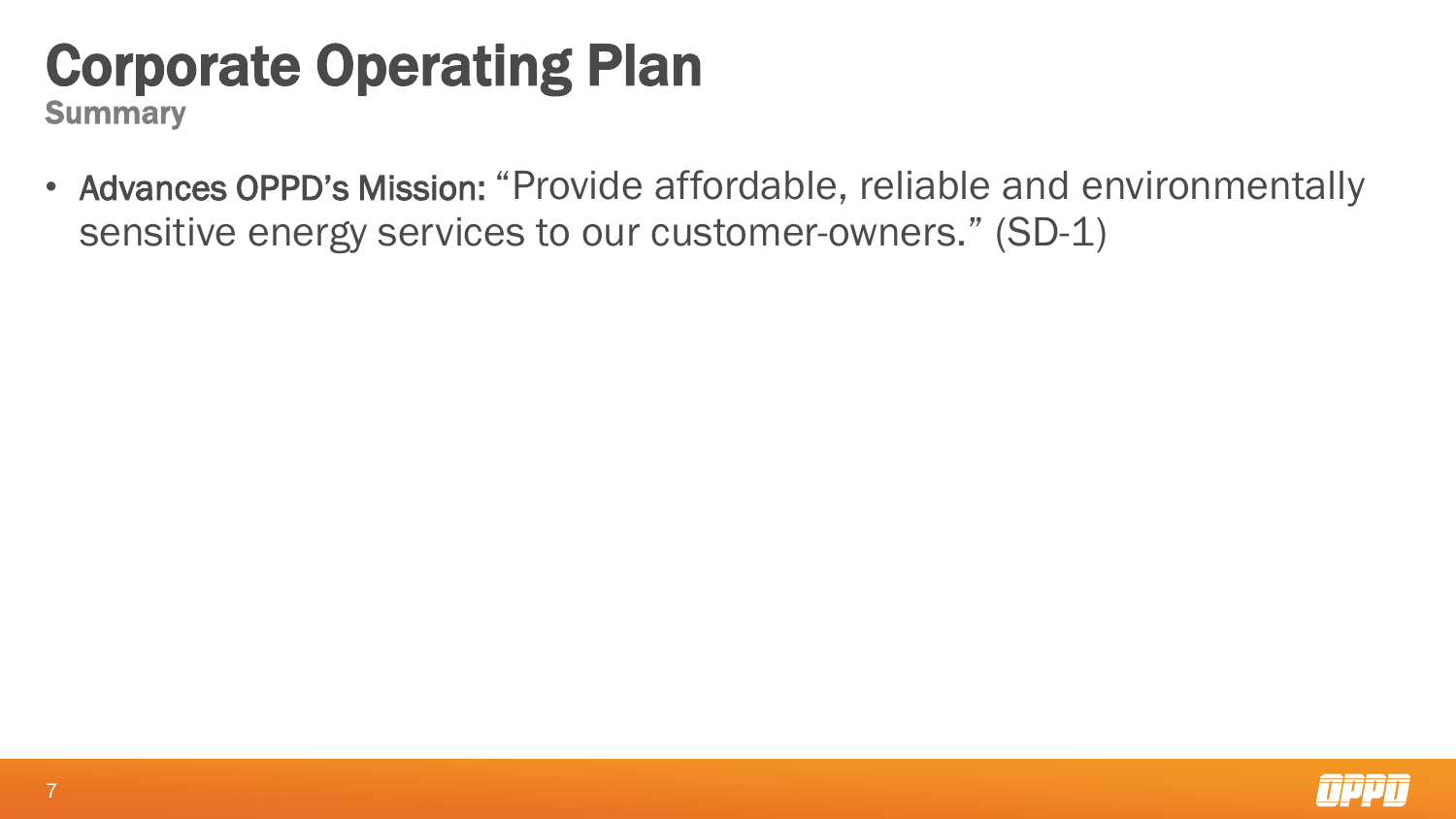

# Selected Cost Saving Efforts

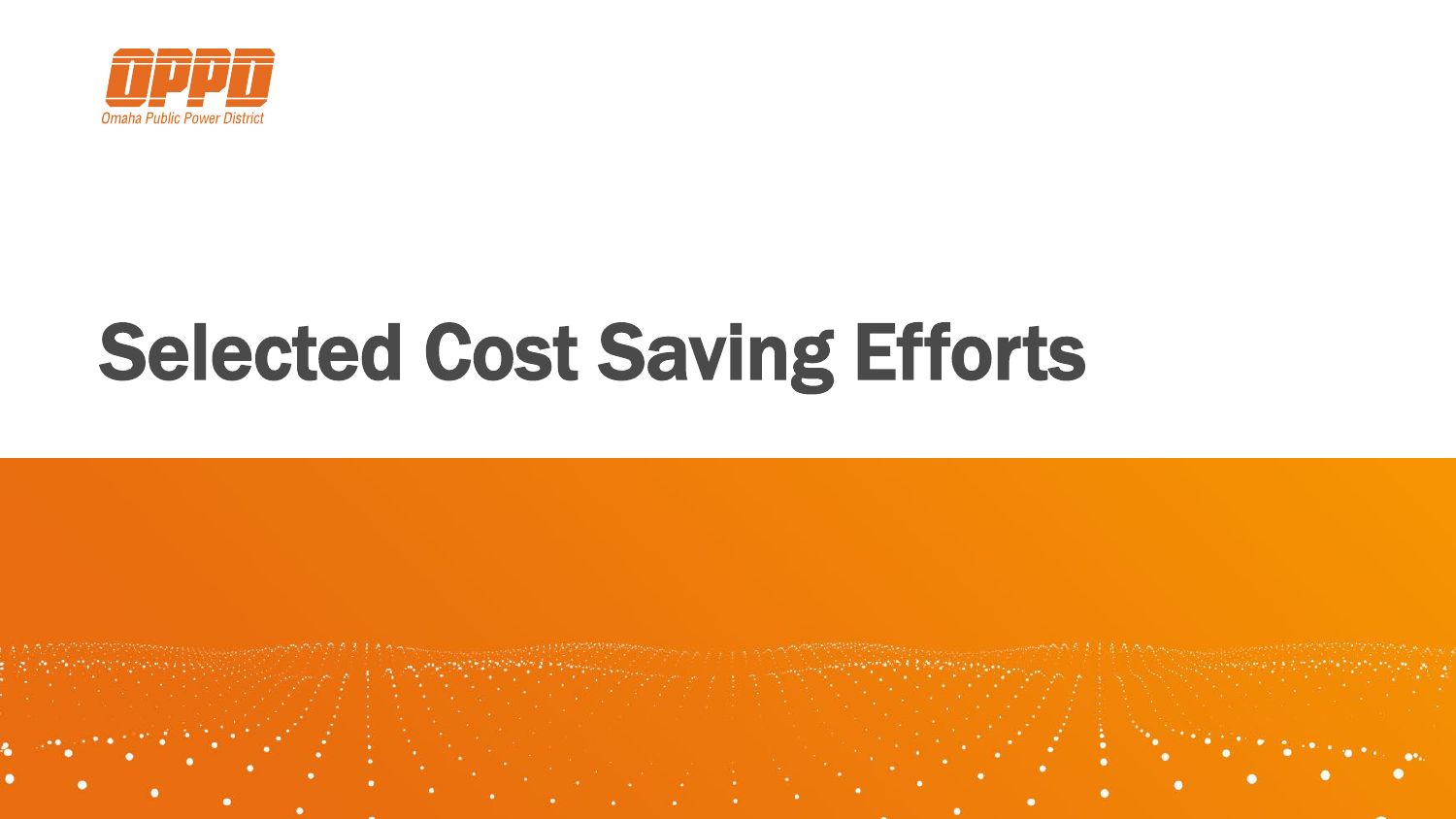### Bond Refunding

Actively Managing Debt

- OPPD's Finance team continues to achieve savings through senior and subordinate bond refundings.
- For the period of 2016 through 2021, the District achieved net present value savings of approximately \$82.5 million on senior debt transactions.
- In addition, the District anticipates a net present value savings of approximately \$41.2 million after refunding subordinate debt with commercial paper in 2019 and 2020. Since commercial paper has varying interest rates, the exact savings will not be known until it is realized.